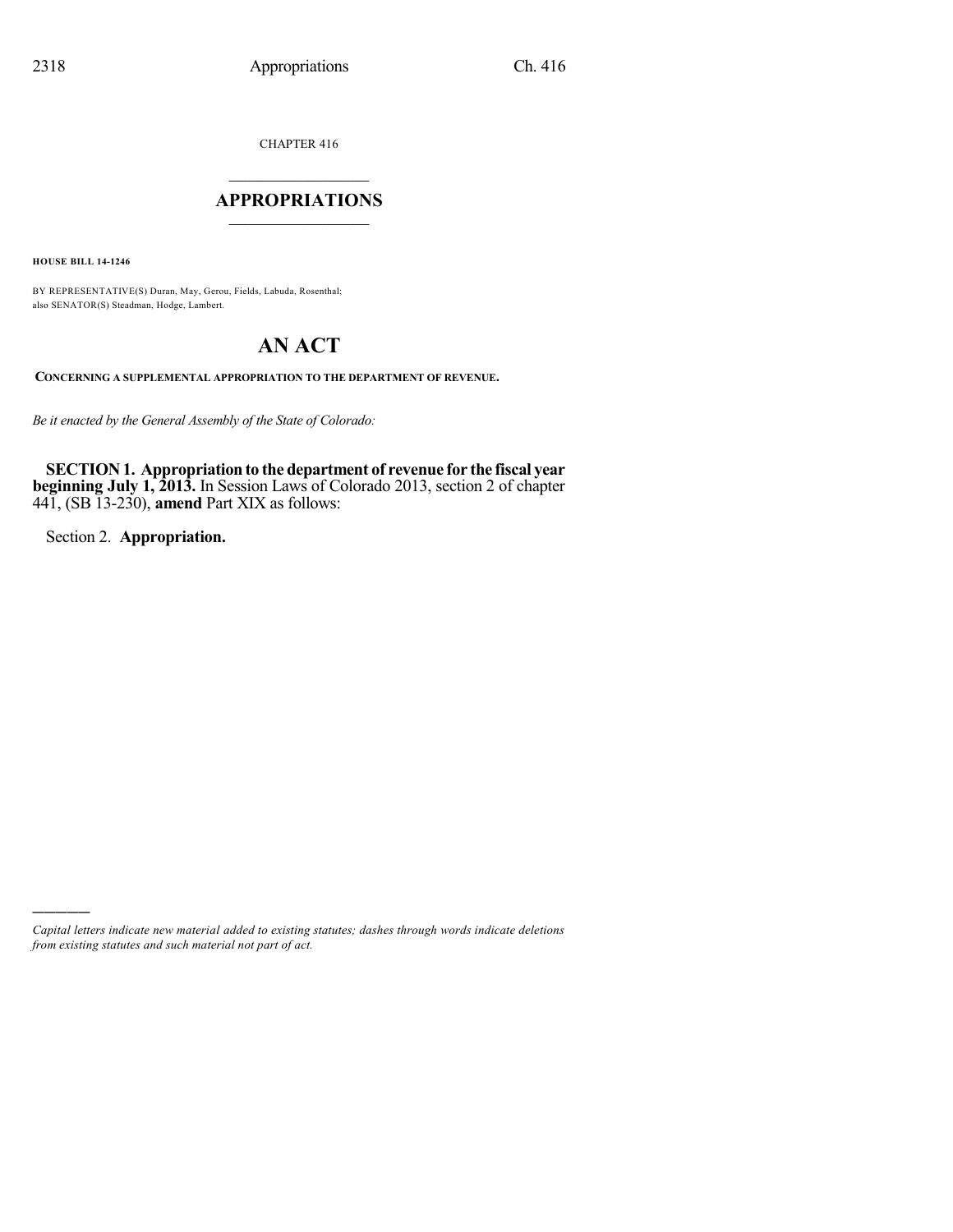|                           |       | APPROPRIATION FROM     |                                                |                      |                                       |                         |  |  |  |
|---------------------------|-------|------------------------|------------------------------------------------|----------------------|---------------------------------------|-------------------------|--|--|--|
| ITEM &<br><b>SUBTOTAL</b> | TOTAL | GENERAL<br><b>FUND</b> | <b>GENERAL</b><br><b>FUND</b><br><b>EXEMPT</b> | CASH<br><b>FUNDS</b> | <b>REAPPROPRIATED</b><br><b>FUNDS</b> | FEDERAL<br><b>FUNDS</b> |  |  |  |
|                           |       |                        |                                                |                      |                                       |                         |  |  |  |
|                           |       |                        |                                                |                      |                                       |                         |  |  |  |

## **PART XIX DEPARTMENT OF REVENUE**

| (1) EXECUTIVE DIRECTOR'S OFFICE  |              |           |                       |                    |  |  |  |  |  |  |
|----------------------------------|--------------|-----------|-----------------------|--------------------|--|--|--|--|--|--|
| <b>Personal Services</b>         | 5,486,917    | 1,677,249 | $66,271$ <sup>a</sup> | $3,743,397^b$      |  |  |  |  |  |  |
|                                  | $(63.9$ FTE) |           |                       |                    |  |  |  |  |  |  |
| Health, Life, and Dental         | 8,697,950    | 3,196,136 | $5,290,380^{\circ}$   | $211,434^b$        |  |  |  |  |  |  |
| Short-term Disability            | 124,678      | 49,027    | $71,747$ °            | 3.904 <sup>b</sup> |  |  |  |  |  |  |
| S.B. 04-257 Amortization         |              |           |                       |                    |  |  |  |  |  |  |
| <b>Equalization Disbursement</b> | 2,371,750    | 925,665   | $1,371,622^{\circ}$   | $74,463^b$         |  |  |  |  |  |  |
| S.B. 06-235 Supplemental         |              |           |                       |                    |  |  |  |  |  |  |
| Amortization Equalization        |              |           |                       |                    |  |  |  |  |  |  |
| Disbursement                     | 2,137,964    | 832,729   | $1,238,270^{\circ}$   | $66,965^b$         |  |  |  |  |  |  |
| <b>Salary Survey</b>             | 1,579,832    | 593,035   | 986,797 <sup>c</sup>  |                    |  |  |  |  |  |  |
| Merit Pay                        | 913,775      | 371,263   | 542,512 <sup>c</sup>  |                    |  |  |  |  |  |  |
| Shift Differential               | 35,690       | 3,743     | $31,947^{\circ}$      |                    |  |  |  |  |  |  |
| Workers' Compensation            | 792,798      | 321,756   | $471,042^{\circ}$     |                    |  |  |  |  |  |  |
| <b>Operating Expenses</b>        | 1,166,094    | 527,569   | $638,525^{\circ}$     |                    |  |  |  |  |  |  |
|                                  | 1,170,094    |           | $642,525^{\circ}$     |                    |  |  |  |  |  |  |
|                                  |              |           |                       |                    |  |  |  |  |  |  |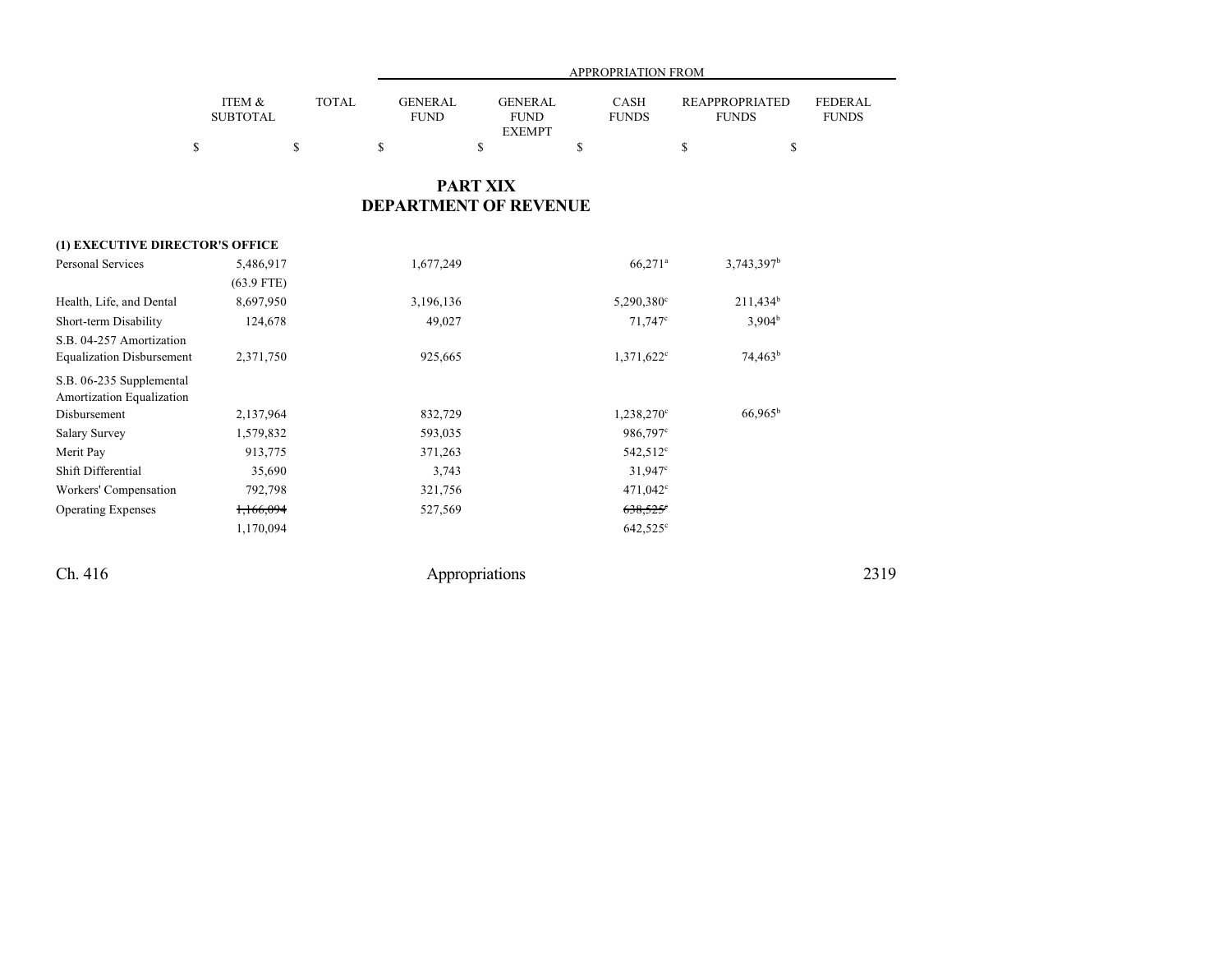|                            |                           |              |              |    | APPROPRIATION FROM            |    |                                                |    |                             |             |                                       |    |                                |  |  |
|----------------------------|---------------------------|--------------|--------------|----|-------------------------------|----|------------------------------------------------|----|-----------------------------|-------------|---------------------------------------|----|--------------------------------|--|--|
|                            | ITEM &<br><b>SUBTOTAL</b> |              | <b>TOTAL</b> |    | <b>GENERAL</b><br><b>FUND</b> |    | <b>GENERAL</b><br><b>FUND</b><br><b>EXEMPT</b> |    | <b>CASH</b><br><b>FUNDS</b> |             | <b>REAPPROPRIATED</b><br><b>FUNDS</b> |    | <b>FEDERAL</b><br><b>FUNDS</b> |  |  |
|                            | \$                        | $\mathbb{S}$ |              | \$ |                               | \$ |                                                | \$ |                             | $\mathbf S$ |                                       | \$ |                                |  |  |
| Legal Services             |                           |              |              |    |                               |    |                                                |    |                             |             |                                       |    |                                |  |  |
| for 38,842 hours           |                           | 3,537,729    |              |    | 2,374,091                     |    |                                                |    | 1,163,638 <sup>c</sup>      |             |                                       |    |                                |  |  |
| Administrative             |                           |              |              |    |                               |    |                                                |    |                             |             |                                       |    |                                |  |  |
| Law Judge Services         |                           | 16,777       |              |    |                               |    |                                                |    | $16,777^c$                  |             |                                       |    |                                |  |  |
| Purchase of Services       |                           |              |              |    |                               |    |                                                |    |                             |             |                                       |    |                                |  |  |
| from Computer Center       |                           | 13,372,039   |              |    | 8,285,427                     |    |                                                |    | 5,086,612 <sup>c</sup>      |             |                                       |    |                                |  |  |
| Colorado State Network     |                           | 3,791,850    |              |    | 539,476                       |    |                                                |    | 3,252,374°                  |             |                                       |    |                                |  |  |
| Management and             |                           |              |              |    |                               |    |                                                |    |                             |             |                                       |    |                                |  |  |
| Administration of OIT      |                           | 605,439      |              |    | 120,546                       |    |                                                |    | 484,893°                    |             |                                       |    |                                |  |  |
| Payment to Risk            |                           |              |              |    |                               |    |                                                |    |                             |             |                                       |    |                                |  |  |
| Management and             |                           |              |              |    |                               |    |                                                |    |                             |             |                                       |    |                                |  |  |
| Property Funds             |                           | 217,867      |              |    | 82,739                        |    |                                                |    | 135,128 <sup>c</sup>        |             |                                       |    |                                |  |  |
| Vehicle Lease Payments     |                           | 567,407      |              |    | 138,954                       |    |                                                |    | 428,453°                    |             |                                       |    |                                |  |  |
| <b>Leased Space</b>        |                           | 3,577,145    |              |    | 676,560                       |    |                                                |    | 2,900,585°                  |             |                                       |    |                                |  |  |
| Capitol Complex            |                           |              |              |    |                               |    |                                                |    |                             |             |                                       |    |                                |  |  |
| Leased Space               |                           | 2,150,284    |              |    | 1,375,688                     |    |                                                |    | 774,596 <sup>c</sup>        |             |                                       |    |                                |  |  |
| Communication              |                           |              |              |    |                               |    |                                                |    |                             |             |                                       |    |                                |  |  |
| Services Payments          |                           | 82,173       |              |    | 14,066                        |    |                                                |    | $68,107^{\circ}$            |             |                                       |    |                                |  |  |
| <b>COFRS</b> Modernization |                           | 313,372      |              |    | 80,654                        |    |                                                |    | 232,718 <sup>c</sup>        |             |                                       |    |                                |  |  |
| Information                |                           |              |              |    |                               |    |                                                |    |                             |             |                                       |    |                                |  |  |
| <b>Technology Security</b> |                           | 151,186      |              |    | 71,081                        |    |                                                |    | $80,105^{\circ}$            |             |                                       |    |                                |  |  |
| Utilities                  |                           | 143,703      |              |    |                               |    |                                                |    | 143,703°                    |             |                                       |    |                                |  |  |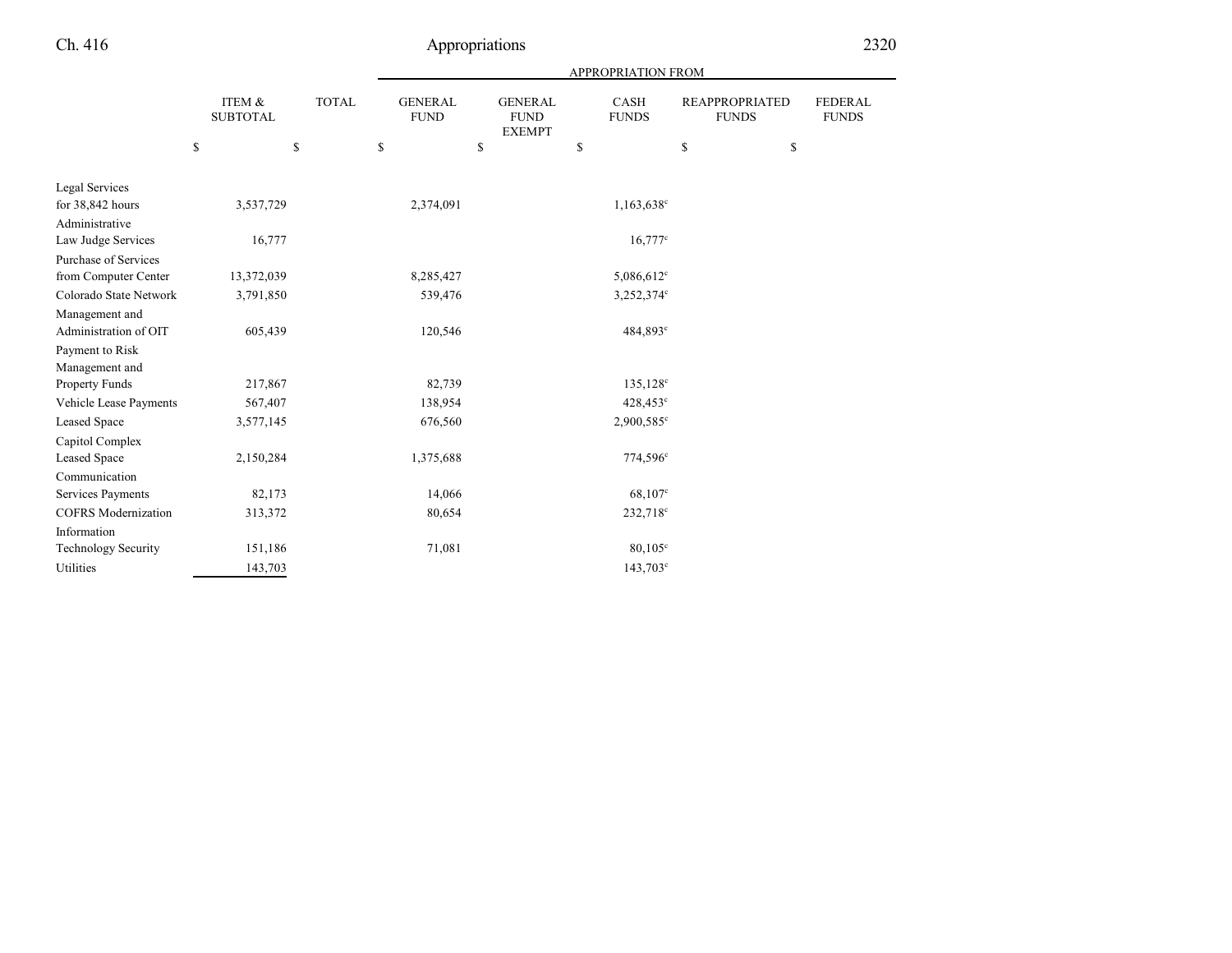#### 51,834,419

#### 51,838,419

<sup>a</sup> This amount shall be from the Tax Amnesty Cash Fund created in Section 39-21-202 (1), C.R.S.

<sup>b</sup> Of these amounts, \$3,616,381 shall be from departmental indirect cost recoveries and \$483,782 shall be from statewide indirect cost recoveries.

<sup>c</sup> Of these amounts, \$32,915 shall be from the Highway Users Tax Fund exempt created in Section 43-4-201 (1) (a), C.R.S. and appropriated pursuant to Section 43-4-201 (3) (a) (V), C.R.S., \$4,000 SHALL BE FROM THE GAMBLING PAYMENT INTERCEPT CASH FUND CREATED IN SECTION 24-35-605.5 (1), C.R.S, and \$25,377,616 shall be from various sources of cash funds.

#### **(2) CENTRAL DEPARTMENT OPERATIONS DIVISION**

| Personal Services         | 4,235,808    | 3,677,946  | 89.013 <sup>a</sup> | $468,849^b$ |
|---------------------------|--------------|------------|---------------------|-------------|
|                           | $(80.6$ FTE) |            |                     |             |
| Seasonal Tax Processing   | 296,391      | 296.391    |                     |             |
| <b>Operating Expenses</b> | 1,214,005    | 1,065,869  | $148, 136^{\circ}$  |             |
| Postage                   | 2,995,393    | 2,657,783  | $337,610^{\circ}$   |             |
| Document Management       | 2,051,808    | 2,012,303  | $39,505^{\circ}$    |             |
|                           |              | 10,793,405 |                     |             |

a This amount shall be from the Prepaid Wireless Trust Cash Fund created in Section 29-11-102.5 (3) (e) (I), C.R.S.

<sup>b</sup> Of this amount, \$342,151 shall be from departmental indirect cost recoveries and \$126,698 shall be from statewide indirect cost recoveries.

<sup>c</sup> Of these amounts, \$1,026 shall be from the Highway Users Tax Fund exempt created in Section 43-4-201 (1) (a), C.R.S. and appropriated pursuant to Section 43-4-201 (3) (a) (V), C.R.S., and \$524,225 shall be shall be from various sources of cash funds.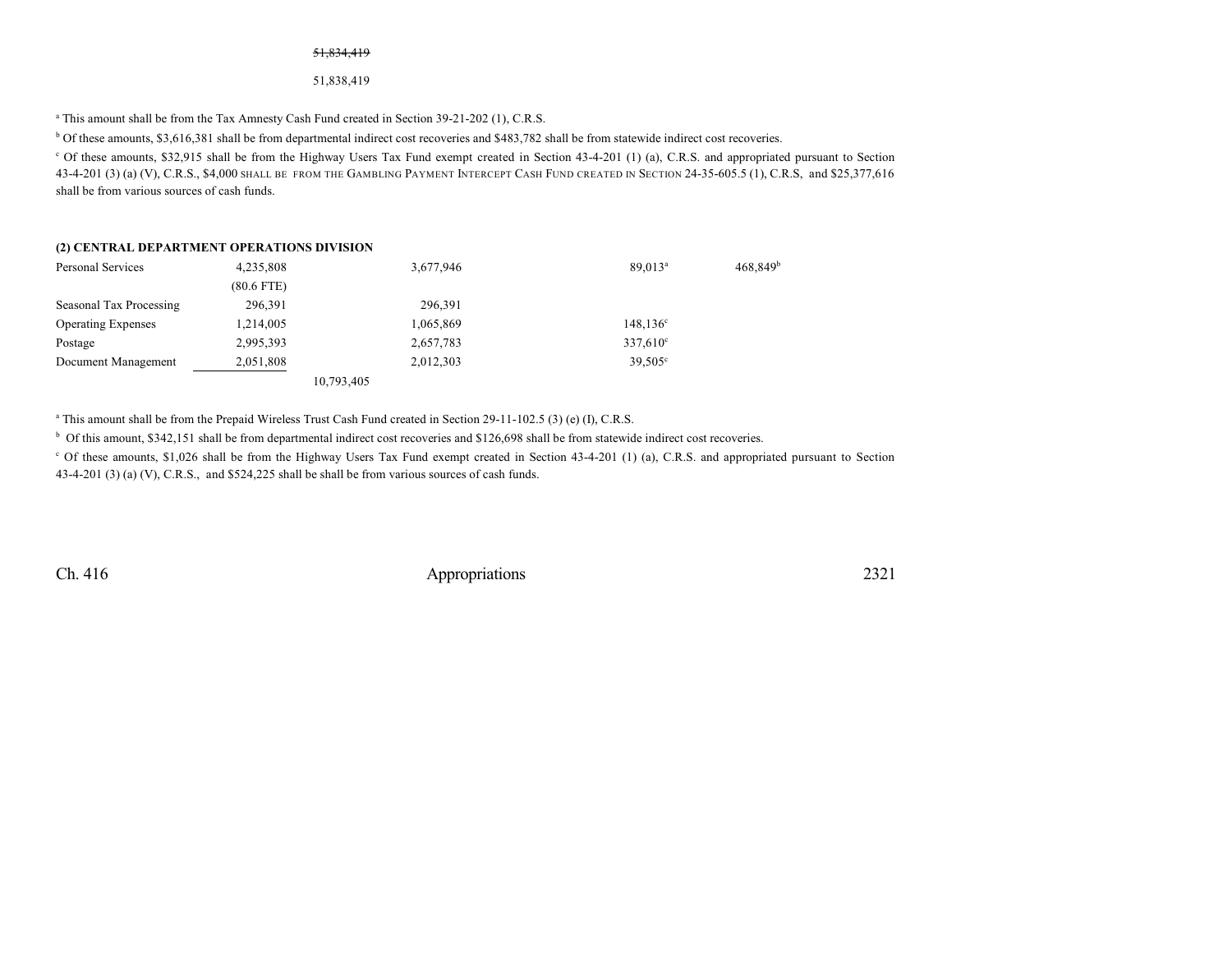| Ch. 416                                                               |                           | Appropriations |                               |                                                |                           |                                       |                                |  |  |  |  |  |  |
|-----------------------------------------------------------------------|---------------------------|----------------|-------------------------------|------------------------------------------------|---------------------------|---------------------------------------|--------------------------------|--|--|--|--|--|--|
|                                                                       |                           |                |                               |                                                | <b>APPROPRIATION FROM</b> |                                       |                                |  |  |  |  |  |  |
|                                                                       | ITEM &<br><b>SUBTOTAL</b> | <b>TOTAL</b>   | <b>GENERAL</b><br><b>FUND</b> | <b>GENERAL</b><br><b>FUND</b><br><b>EXEMPT</b> | CASH<br><b>FUNDS</b>      | <b>REAPPROPRIATED</b><br><b>FUNDS</b> | <b>FEDERAL</b><br><b>FUNDS</b> |  |  |  |  |  |  |
|                                                                       | \$                        | \$             | \$                            | \$                                             | \$                        | \$                                    | \$                             |  |  |  |  |  |  |
| (3) INFORMATION TECHNOLOGY DIVISION                                   |                           |                |                               |                                                |                           |                                       |                                |  |  |  |  |  |  |
| (A) Systems Support                                                   |                           |                |                               |                                                |                           |                                       |                                |  |  |  |  |  |  |
| Personal Services                                                     | 147,506                   |                | 147,506                       |                                                |                           |                                       |                                |  |  |  |  |  |  |
| <b>Operating Expenses</b>                                             | 1,444,125                 |                | 1,368,566                     |                                                | $75,559^{\rm a}$          |                                       |                                |  |  |  |  |  |  |
|                                                                       | 1,591,631                 |                |                               |                                                |                           |                                       |                                |  |  |  |  |  |  |
| <sup>a</sup> This amount shall be from various sources of cash funds. |                           |                |                               |                                                |                           |                                       |                                |  |  |  |  |  |  |
| (B) Colorado State Titling and Registration System                    |                           |                |                               |                                                |                           |                                       |                                |  |  |  |  |  |  |
| Personal Services                                                     | 442,688                   |                |                               |                                                | 442,688 <sup>a</sup>      |                                       |                                |  |  |  |  |  |  |
| <b>Operating Expenses</b>                                             | 2,617,535                 |                |                               |                                                | $2,617,535^a$             |                                       |                                |  |  |  |  |  |  |
| County Office                                                         |                           |                |                               |                                                |                           |                                       |                                |  |  |  |  |  |  |
| Asset Maintenance                                                     | 568,230                   |                |                               |                                                | 568,230 <sup>a</sup>      |                                       |                                |  |  |  |  |  |  |
| County Office                                                         |                           |                |                               |                                                |                           |                                       |                                |  |  |  |  |  |  |
| Improvements                                                          | 40,000                    |                |                               |                                                | $40,000^a$                |                                       |                                |  |  |  |  |  |  |
|                                                                       | 3,668,453                 |                |                               |                                                |                           |                                       |                                |  |  |  |  |  |  |

<sup>a</sup> These amounts shall be from the Colorado State Titling and Registration Account, a subaccount in the Highway Users Tax Fund, created in Section 42-1-211 (2), C.R.S.

5,260,084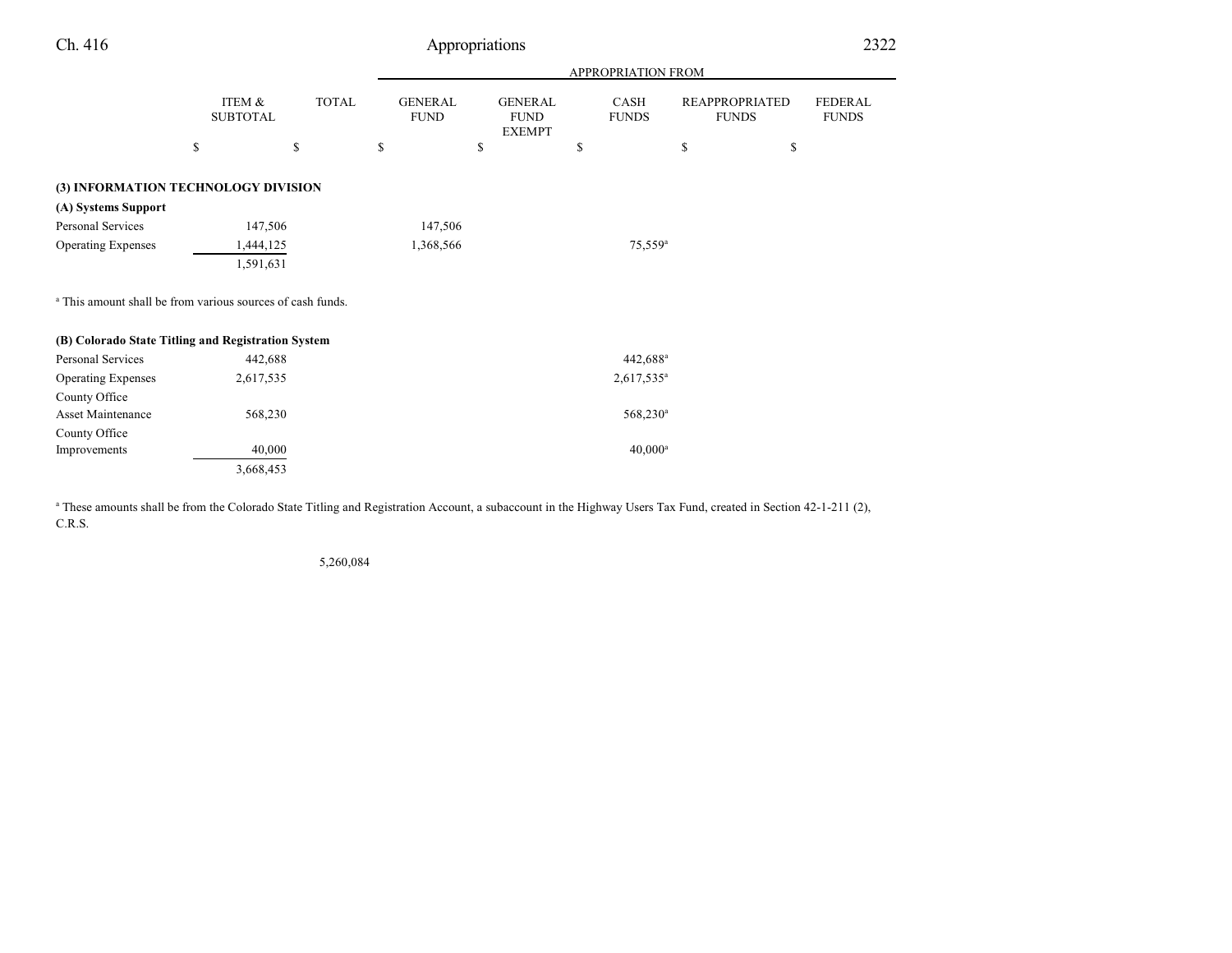### **(4) TAXATION BUSINESS GROUP**

### **(A) Administration**

| Personal Services         | 493,090     | 491,419   | $1,671^{\circ}$ |
|---------------------------|-------------|-----------|-----------------|
|                           | $(5.0$ FTE) |           |                 |
| <b>Operating Expenses</b> | 13,100      | 13,100    |                 |
| CITA Annual               |             |           |                 |
| Maintenance               |             |           |                 |
| and Support               | 1,500,000   | 1,500,000 |                 |
|                           | 2,006,190   |           |                 |

a This amount shall be for the purpose of division indirect cost recoveries transferred from the Taxpayer Service Division, Fuel Tracking System.

| (B) Taxation and Compliance Division |               |            |                  |                      |                |
|--------------------------------------|---------------|------------|------------------|----------------------|----------------|
| 15,356,819<br>Personal Services      |               | 15,150,644 | $52,090^{\rm a}$ | 154,085 <sup>b</sup> |                |
|                                      | $(219.1$ FTE) |            |                  |                      |                |
| <b>Operating Expenses</b>            | 1,042,628     | 1,032,162  | $10,466^{\rm a}$ |                      |                |
| Joint Audit Program                  | 131,244       | 131,244    |                  |                      |                |
| Mineral Audit Program                | 890,388       |            |                  | $66,000$ c           | $824,388(I)^d$ |
|                                      | $(10.2$ FTE)  |            |                  |                      |                |
|                                      | 17,421,079    |            |                  |                      |                |
|                                      |               |            |                  |                      |                |
|                                      |               |            |                  |                      |                |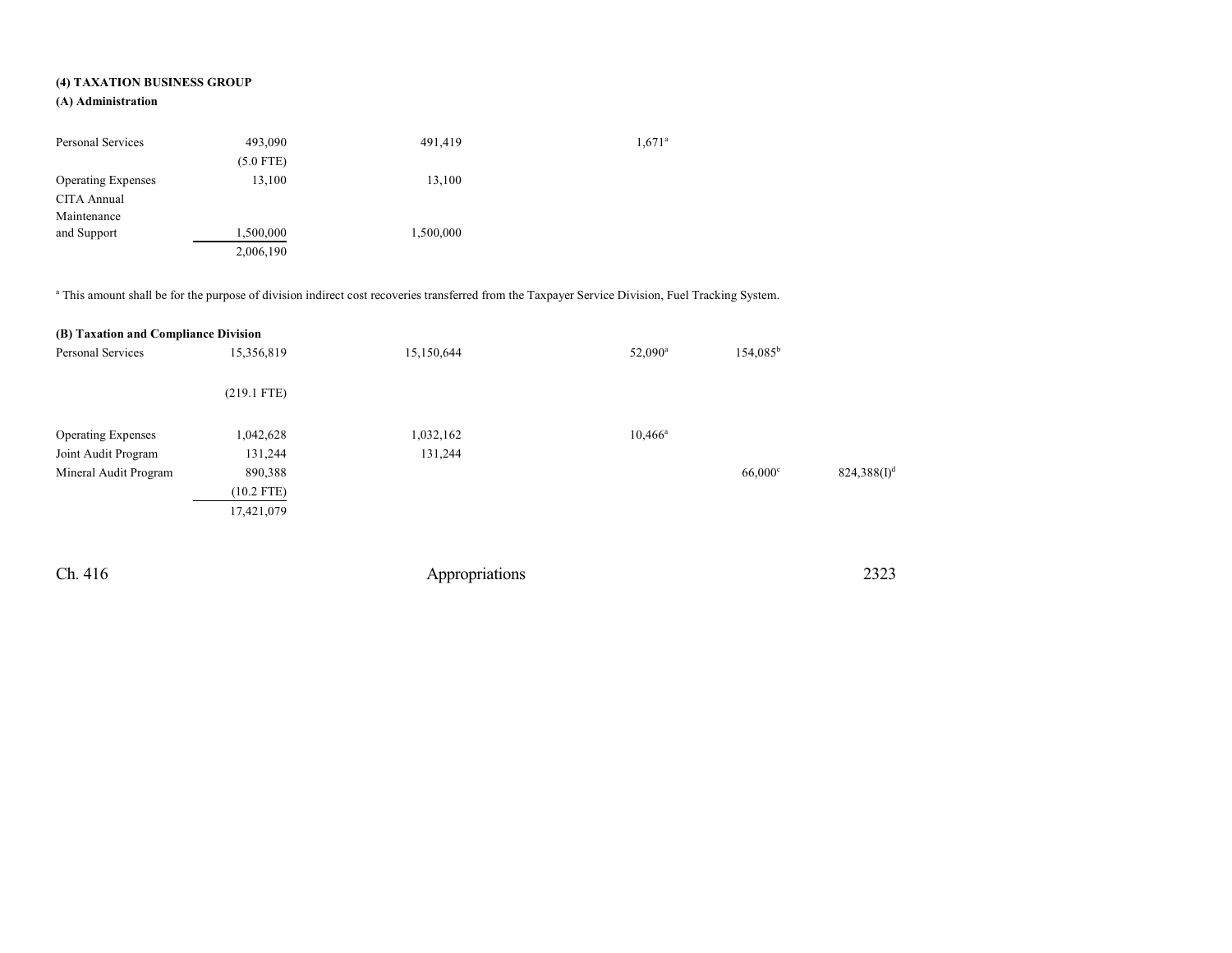|                                      |              | APPROPRIATION FROM            |  |                        |  |                             |  |                                       |                         |  |
|--------------------------------------|--------------|-------------------------------|--|------------------------|--|-----------------------------|--|---------------------------------------|-------------------------|--|
| <b>ITEM &amp;</b><br><b>SUBTOTAL</b> | <b>TOTAL</b> | <b>GENERAL</b><br><b>FUND</b> |  | GENERAL<br><b>FUND</b> |  | <b>CASH</b><br><b>FUNDS</b> |  | <b>REAPPROPRIATED</b><br><b>FUNDS</b> | FEDERAL<br><b>FUNDS</b> |  |
|                                      |              |                               |  | <b>EXEMPT</b>          |  |                             |  |                                       |                         |  |
|                                      |              |                               |  |                        |  |                             |  |                                       |                         |  |

a These amounts shall be from the Tobacco Tax Enforcement Cash Fund created in Section 39-28-107 (1) (b), C.R.S.

<sup>b</sup> This amount shall be from the Mineral Audit Program for programmatic indirect cost recoveries.

<sup>c</sup> Of this amount, \$65,500 shall be from the State Board of Land Commissioners in the Department of Natural Resources, pursuant to Section 36-1-145 (2) (b), C.R.S., and \$500 shall be from the Oil and Gas Conservation Commission in the Department of Natural Resources.

d This amount includes \$154,085 of programmatic indirect cost recoveries and \$670,303 is for direct expenses. This amount is provided for informational purposes only.

#### **(C) Taxpayer Service Division**

| Personal Services               | 4,634,115 | 4,535,530    | 98,585 <sup>a</sup>  |
|---------------------------------|-----------|--------------|----------------------|
|                                 |           | $(75.2$ FTE) |                      |
| <b>Operating Expenses</b>       | 402,510   | 402,010      | 500 <sup>b</sup>     |
|                                 |           |              |                      |
| <b>Fuel Tracking System</b>     | 486,594   |              | $486,594^{\circ}$    |
|                                 |           |              |                      |
|                                 |           |              | $(1.5$ FTE)          |
| <b>Indirect Cost Assessment</b> | 6,626     |              | $6,626$ <sup>d</sup> |
|                                 | 5,529,845 |              |                      |

<sup>a</sup> Of this amount, \$68,993 shall be from the Private Letter Ruling Fund created in Section 24-35-103.5 (6), C.R.S., \$21,838 shall be from the Aviation Fund created in Section 43-10-109 (1), C.R.S., and \$7,754 shall be from the Waste Tire Administration Cash Fund created in Section 25-17-202 (3) (c), C.R.S.

<sup>b</sup> This amount shall be from the Private Letter Ruling Fund created in Section 24-35-103.5 (6), C.R.S.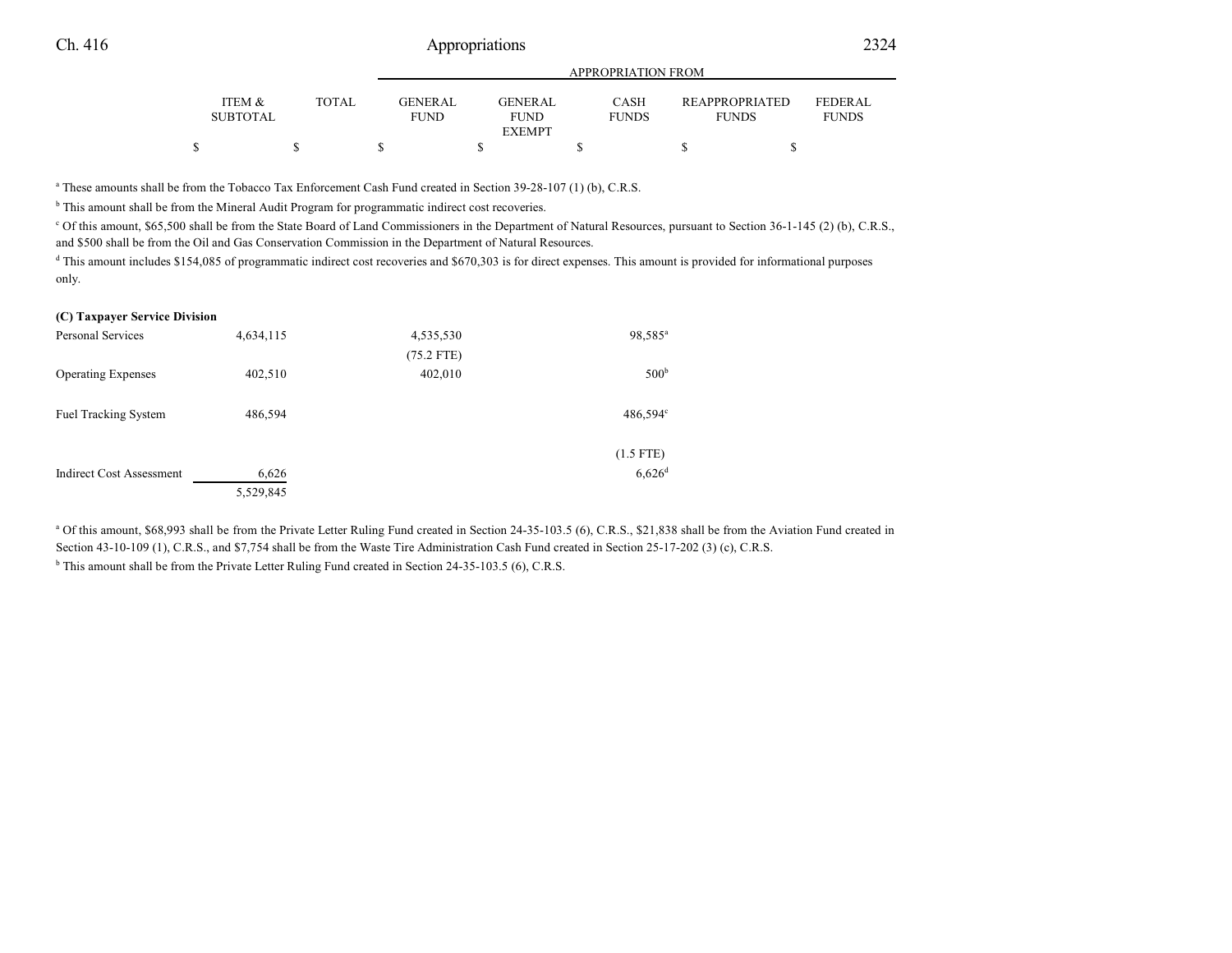These amounts shall be from the Highway Users Tax Fund, created in Section 43-4-201 (1) (a), C.R.S., appropriated pursuant to Section 43-4-201 (3) (a) (V), C.R.S. <sup>d</sup> This amount shall be from the Highway Users Tax Fund, created in Section 43-4-201 (1) (a), C.R.S., appropriated pursuant to Section 43-4-201 (3) (a) (V), C.R.S., and shall be for the purpose of indirect cost recoveries.

| (D) Tax Conferee              |                   |                  |                        |
|-------------------------------|-------------------|------------------|------------------------|
| <b>Personal Services</b>      | 2,627,732         | 2,627,732        |                        |
|                               |                   |                  |                        |
|                               |                   | $(12.2$ FTE)     |                        |
| <b>Operating Expenses</b>     | 61,174            | 61,174           |                        |
|                               | 2,688,906         |                  |                        |
|                               |                   |                  |                        |
| (E) Special Purpose           |                   |                  |                        |
| Cigarette Tax Rebate          | 9,300,000         | $9,300,000(I)^a$ |                        |
| Amendment 35                  |                   |                  |                        |
| Distribution to               |                   |                  |                        |
| <b>Local Governments</b>      | 1,314,900         |                  | 1,314,900 <sup>b</sup> |
| Old Age Heat and Fuel         |                   |                  |                        |
| and Property Tax              |                   |                  |                        |
| <b>Assistance Grant</b>       | 7,100,000         | $7,100,000(I)^c$ |                        |
| Commercial Vehicle            |                   |                  |                        |
| <b>Enterprise Sales</b>       |                   |                  |                        |
| Tax Refund                    | 120,524           |                  | $120,524$ <sup>d</sup> |
| <b>RETAIL MARIJUANA SALES</b> |                   |                  |                        |
| <b>TAX DISTRIBUTION TO</b>    |                   |                  |                        |
| <b>LOCAL GOVERNMENTS</b>      | 2,909,431         | $2,909,431(I)^e$ |                        |
|                               | <del>17.835</del> |                  |                        |
|                               |                   |                  |                        |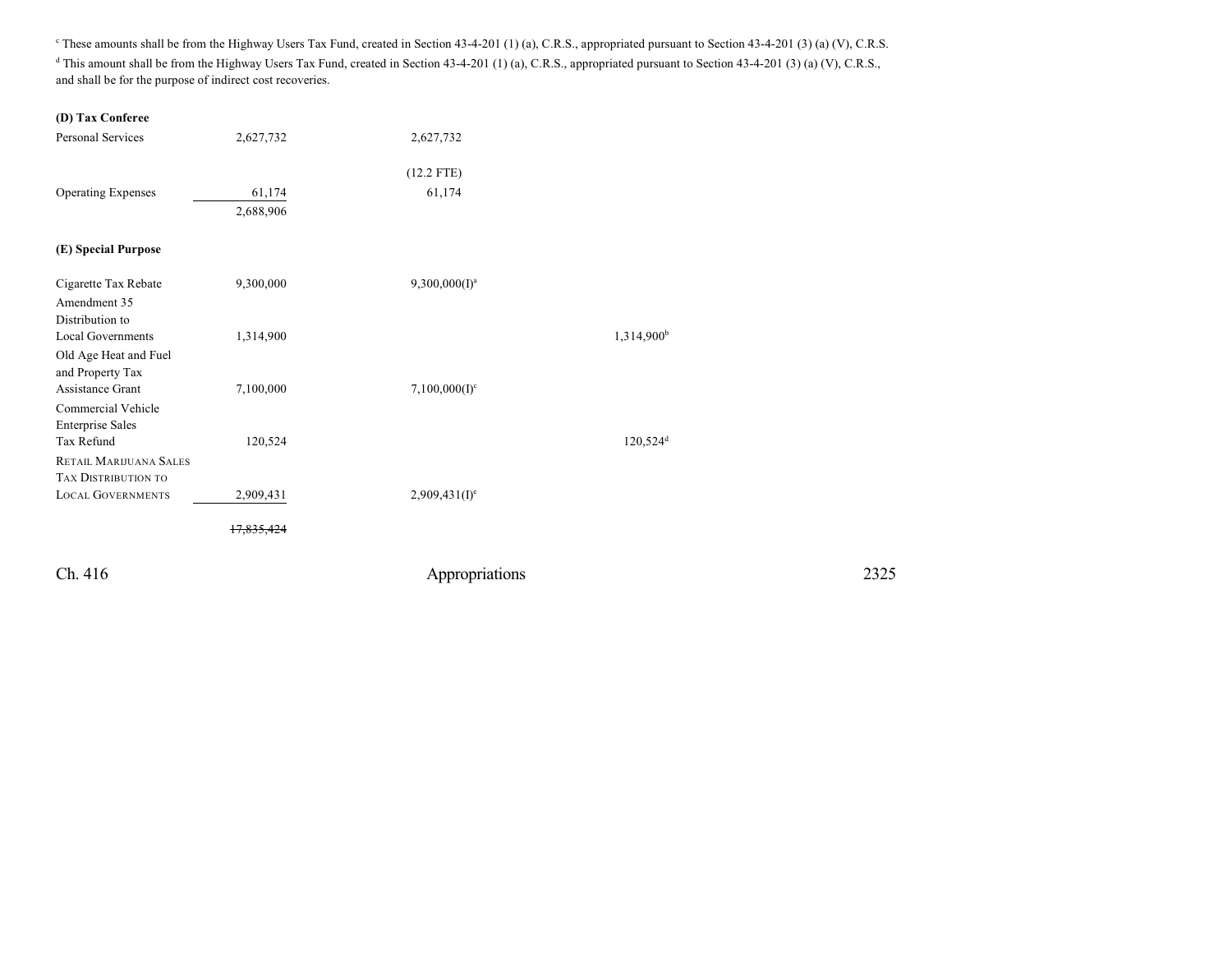|                           |       | APPROPRIATION FROM             |  |                               |  |                             |  |                                       |  |                                |  |
|---------------------------|-------|--------------------------------|--|-------------------------------|--|-----------------------------|--|---------------------------------------|--|--------------------------------|--|
| ITEM &<br><b>SUBTOTAL</b> | TOTAL | <b>GENER AL</b><br><b>FUND</b> |  | <b>GENERAL</b><br><b>FUND</b> |  | <b>CASH</b><br><b>FUNDS</b> |  | <b>REAPPROPRIATED</b><br><b>FUNDS</b> |  | <b>FEDERAL</b><br><b>FUNDS</b> |  |
|                           |       |                                |  | <b>EXEMPT</b>                 |  |                             |  |                                       |  |                                |  |
|                           |       |                                |  |                               |  |                             |  |                                       |  |                                |  |

20,744,855

<sup>a</sup> Pursuant to Section 39-22-623 (1) (a) (II) (B), C.R.S., this amount is included in the General Appropriation Bill for informational purposes and shall not be deemed to be an appropriation subject to the limitations of Section 24-75-201.1, C.R.S., or with the limitation on state fiscal year spending imposed by Section 20 of Article X of the State Constitution.

<sup>b</sup> This amount shall be from the Tobacco Tax Cash Fund created in Section 24-22-117 (1) (a), C.R.S., which consists of revenues from additional state cigarette and tobacco taxes imposed pursuant to Section 21 of Article X of the State Constitution. This amount is thus not subject to the limitation on state fiscal year spending imposed by Section 20 of Article X of the State Constitution.

<sup>c</sup> Pursuant to Section 39-31-102 (1), C.R.S., this amount shall be included in the General Appropriation Bill for informational purposes and shall not be deemed to be an appropriation subject to the limitations of Section 24-75-201.1, C.R.S., or with the limitation on state fiscal year spending imposed by Section 20 of Article X of the State Constitution.

d This amount shall be from the Commercial Vehicle Enterprise Tax Fund created in Section 42-1-225 (1), C.R.S.

 $^\circ$  Pursuant to Section 39-28.8-203 (1) (a) (V), C.R.S., this amount is included in the General Appropriation Bill for informational purposes and SHALL NOT BE DEEMED TO BE AN APPROPRIATION SUBJECT TO THE LIMITATIONS OF SECTION 24-75-201.1, C.R.S., OR WITH THE LIMITATIONS ON STATE FISCAL YEAR SPENDING IMPOSED BY SECTION 20 OF ARTICLE X OF THE STATE CONSTITUTION.

> 45,481,444 48,390,875

**(5) DIVISION OF MOTOR VEHICLES (A) Administration**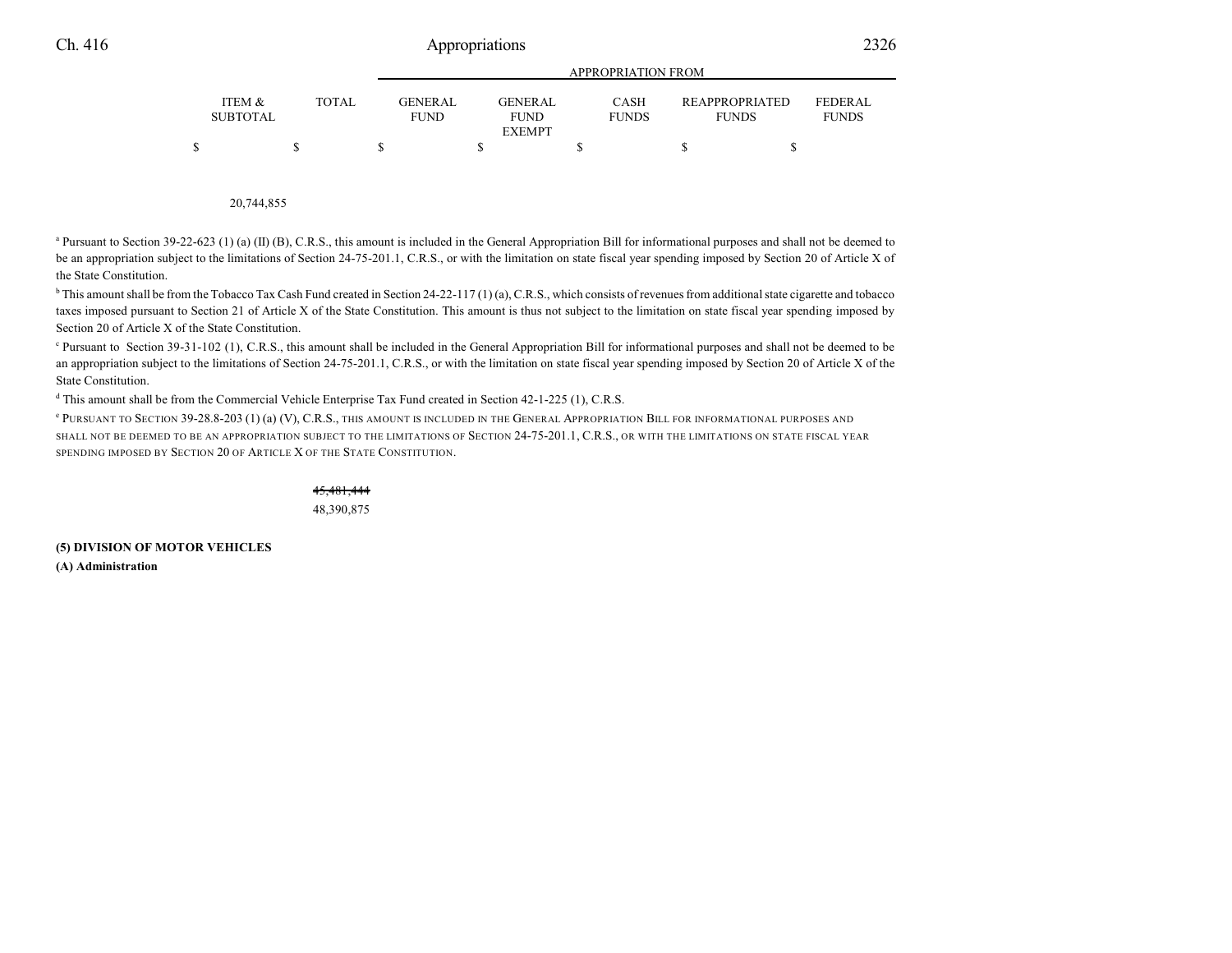| Personal Services         | 900.749     | 27,216 | 873,533 <sup>a</sup> |
|---------------------------|-------------|--------|----------------------|
|                           | $(9.5$ FTE) |        |                      |
| <b>Operating Expenses</b> | 52,350      | 1.582  | 50.768 <sup>a</sup>  |
|                           | 953.099     |        |                      |

<sup>a</sup> These amounts shall be from the following funds for the purposes of divisional indirect cost recoveries: \$596,197 shall be from the Licensing Services Cash Fund created in Section 42-2-114.5 (1), C.R.S., \$141,511 shall be from the Driver's License Administrative Revocation Account, a subaccount in the Highway Users Tax Fund, created in Section 42-2-132 (4) (b) (I) (A), C.R.S., \$110,769 shall be from the Colorado State Titling and Registration Account, a subaccount in the Highway Users Tax Fund, created in Section 42-1-211 (2), C.R.S., \$52,503 shall be from the Department of Revenue Subaccount of the AIR Account in the Highway Users Tax Fund created in Section 42-3-304 (18) (c), C.R.S., \$13,036 shall be from administrative processing fees associated with outstanding judgments and warrants collected pursuant to Section 42-2-118 (3) (c), C.R.S., \$10,285 shall be from the First Time Drunk Driving Offender Account in the Highway Users Tax Fund created in Section 42-2-132 (4) (b) (II) (A), C.R.S.

#### **(B) Driver and Vehicle Services**

| <b>Personal Services</b>        | 16,398,655 | 593,398      | 15,805,257 <sup>a</sup>  |
|---------------------------------|------------|--------------|--------------------------|
|                                 |            | $(10.0$ FTE) | $(342.7$ FTE)            |
| <b>Operating Expenses</b>       | 1,694,660  | 38,045       | $1,656,615$ <sup>a</sup> |
| Drivers License                 |            |              |                          |
| Documents                       | 4,314,318  |              | $4,314,318^b$            |
| License Plate Ordering          | 5,330,116  |              | $5,330,116^{\circ}$      |
| <b>Indirect Cost Assessment</b> | 2.522.246  |              | 2.522.246 <sup>d</sup>   |
|                                 | 30,259,995 |              |                          |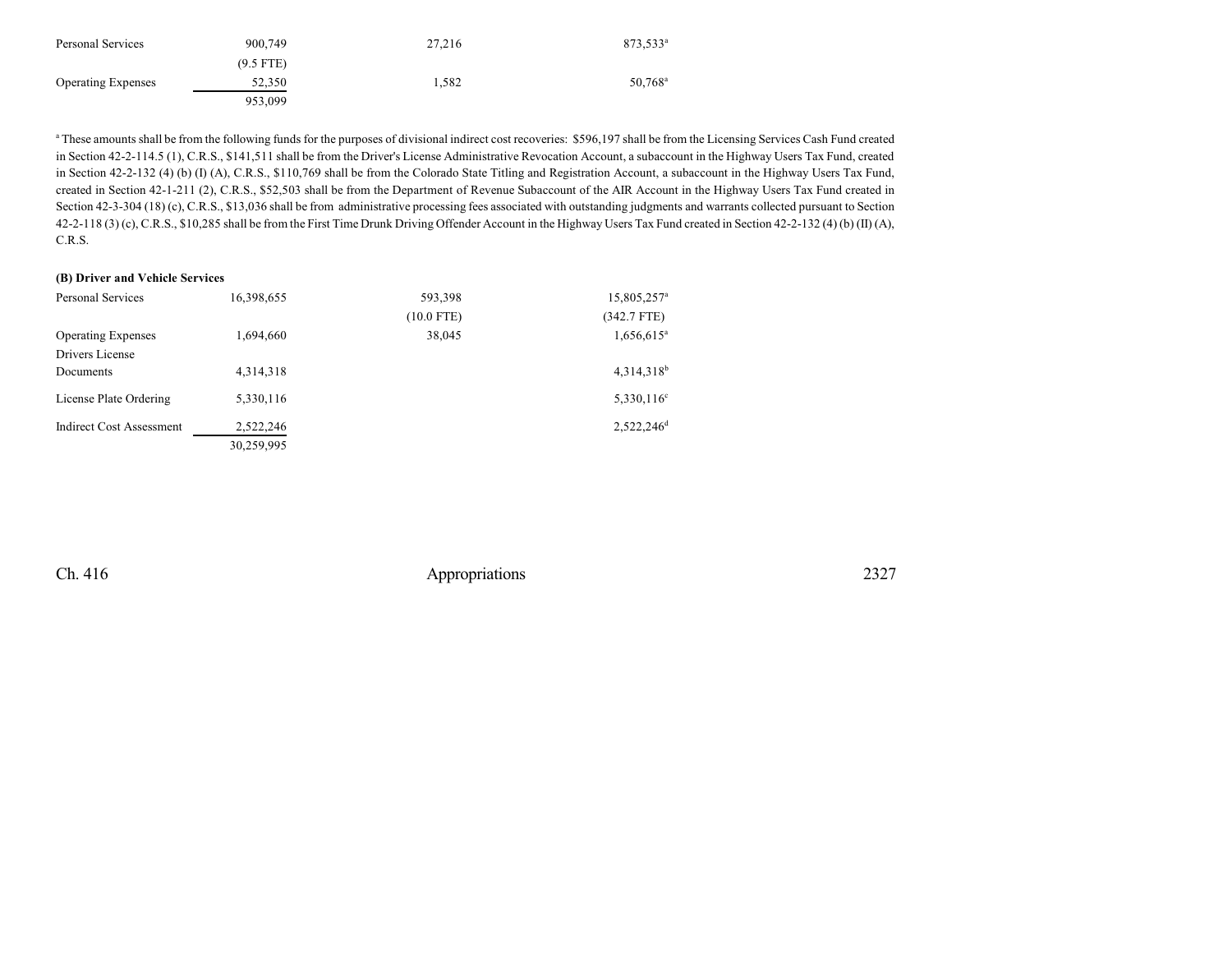|                                      |              | <b>APPROPRIATION FROM</b>     |  |                        |  |                             |  |                                       |  |                         |  |  |
|--------------------------------------|--------------|-------------------------------|--|------------------------|--|-----------------------------|--|---------------------------------------|--|-------------------------|--|--|
| <b>ITEM &amp;</b><br><b>SUBTOTAL</b> | <b>TOTAL</b> | <b>GENERAL</b><br><b>FUND</b> |  | GENERAL<br><b>FUND</b> |  | <b>CASH</b><br><b>FUNDS</b> |  | <b>REAPPROPRIATED</b><br><b>FUNDS</b> |  | FEDERAL<br><b>FUNDS</b> |  |  |
|                                      |              |                               |  | <b>EXEMPT</b>          |  |                             |  |                                       |  |                         |  |  |
|                                      |              |                               |  |                        |  |                             |  |                                       |  |                         |  |  |

<sup>a</sup> These amounts reflect direct program costs from the following sources: \$14,222,418 shall be from the Licensing Services Cash Fund created in Section 42-2-114.5 (1), C.R.S., \$2,327,668 shall be from the Driver's License Administrative Revocation Account, a subaccount in the Highway Users Tax Fund created in Section 42-2-132 (4) (b) (I) (A), C.R.S., \$354,826 shall be from the Colorado State Titling and Registration Account, a subaccount in the Highway Users Tax Fund created in Section 42-1-211 (2), C.R.S., \$233,708 shall be from the Defensive Driving School Fund created in Section 42-1-223 (1), C.R.S., \$217,183 shall be from administrative processing fees associated with outstanding judgments and warrants collected pursuant to Section 42-2-118 (3) (c), C.R.S., \$82,187 shall be from the penalty assessments collected and retained for administrative purposes pursuant to Section 42-1-217 (2), C.R.S., \$17,926 shall be from the Disabled Parking Education and Enforcement Fund created in Section 42-1-226 C.R.S., \$3,956 shall be from the Auto Dealers License Fund created in Section 12-6-123 (1), C.R.S., and \$2,000 shall be from the Persistent Drunk Driver Cash Fund created in Section 42-3-303 (1), C.R.S.

<sup>b</sup> Of this amount, \$3,561,141 shall be from the Licensing Services Cash Fund created in Section 42-2-114.5 (1), C.R.S. and \$753,177 shall be from the Identification Security Fund created in Section 42-1-220 (1), C.R.S.

<sup>c</sup> This amount shall be from the License Plate Cash Fund created in Section 42-3-301 (1) (b), C.R.S.

<sup>d</sup> This amount reflects indirect costs from the following sources: \$1,803,135 shall be from the Licensing Services Cash Fund created in Section 42-2-114.5 (1), C.R.S., \$497,155 shall be from the Driver's License Administrative Revocation Account, a subaccount in the Highway Users Tax Fund created in Section 42-2-132 (4) (b) (I) (A), C.R.S., \$175,803 shall be from administrative processing fees associated with outstanding judgments and warrants collected pursuant to Section 42-2-118 (3) (c), C.R.S., and \$46,153 shall be from the Colorado State Titling and Registration Account created in Section 42-1-211 (2), C.R.S.

#### **(C) Vehicle Emissions**

| Personal Services         | 1,081,868 | 1,081,868 <sup>a</sup> |
|---------------------------|-----------|------------------------|
|                           |           | $(15.0$ FTE)           |
| <b>Operating Expenses</b> | 86,825    | $86,825^{\rm a}$       |
| Indirect Cost Assessment  | 138,121   | $138,121^a$            |
|                           | 1,306,814 |                        |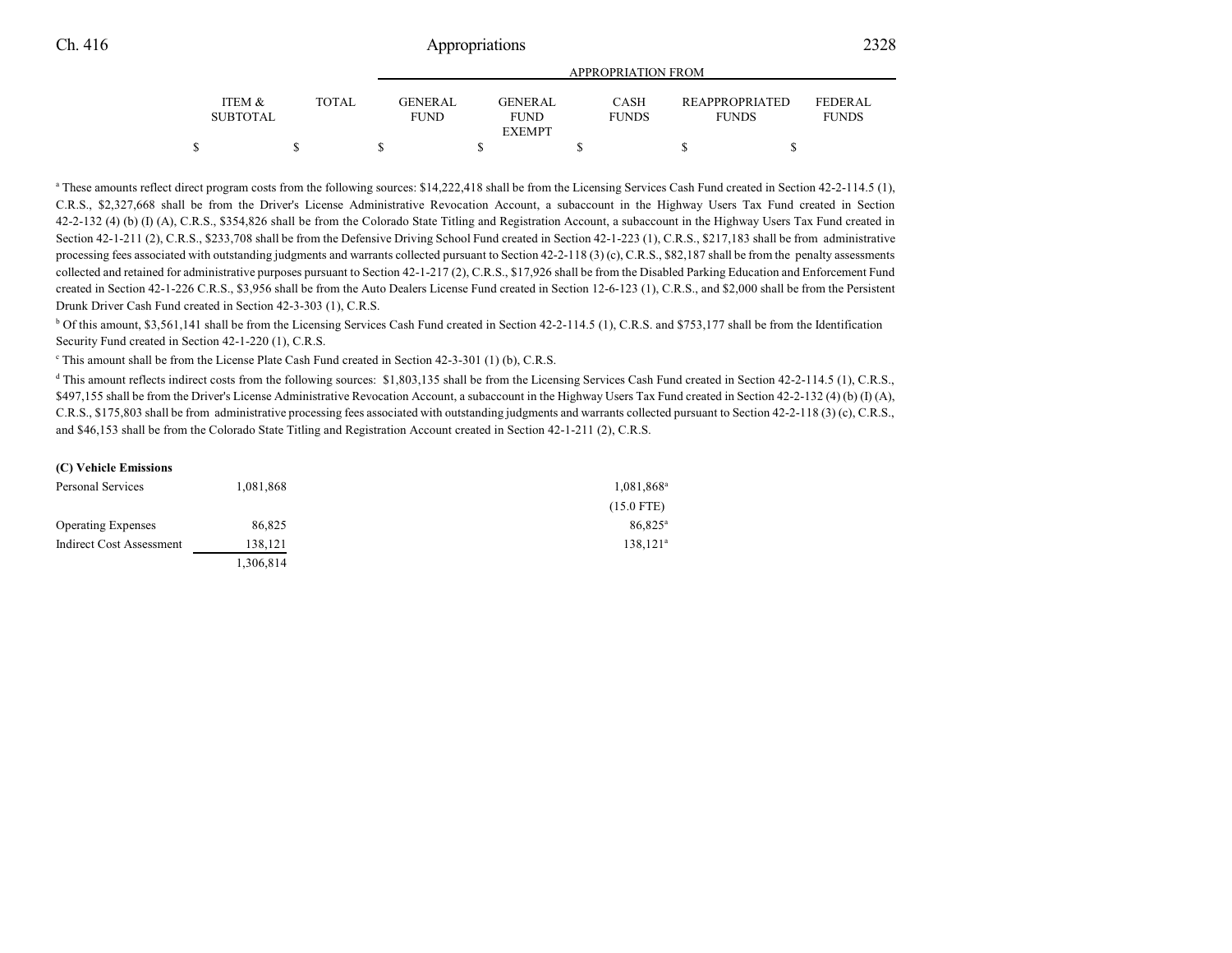<sup>a</sup> These amounts shall be from the Department of Revenue Subaccount in the AIR Account, a subaccount in the Highway Users Tax Fund created in Section 42-3-304 (18) (c), C.R.S.

| (D) Titles                      |           |                        |
|---------------------------------|-----------|------------------------|
| Personal Services               | 1,638,996 | 1,638,996 <sup>a</sup> |
|                                 |           | $(32.2$ FTE)           |
| <b>Operating Expenses</b>       | 305,574   | 305,574 <sup>a</sup>   |
| <b>Indirect Cost Assessment</b> | 283,623   | $283,623^a$            |
|                                 | 2,228,193 |                        |

<sup>a</sup> These amounts shall be from the Colorado State Titling and Registration Account, a subaccount in the Highway Users Tax Fund, created in Section 42-1-211 (2), C.R.S.

#### **(E) Motorist Insurance Identification Database Program**

| Motorist Insurance |         |                      |
|--------------------|---------|----------------------|
| Identification     |         |                      |
| Database Program   | 330,517 | 330,517 <sup>a</sup> |
|                    |         | $(1.0$ FTE)          |
|                    | 330,517 |                      |

<sup>a</sup> This amount shall be from the Motorist Insurance Identification Account, a subaccount in the Highway Users Tax Fund, created in Section 42-3-304 (18) (d) (I), C.R.S.

#### **(F) Ignition Interlock Program**

| Personal Services | 211,931 | $211,931^a$ |
|-------------------|---------|-------------|
|                   |         |             |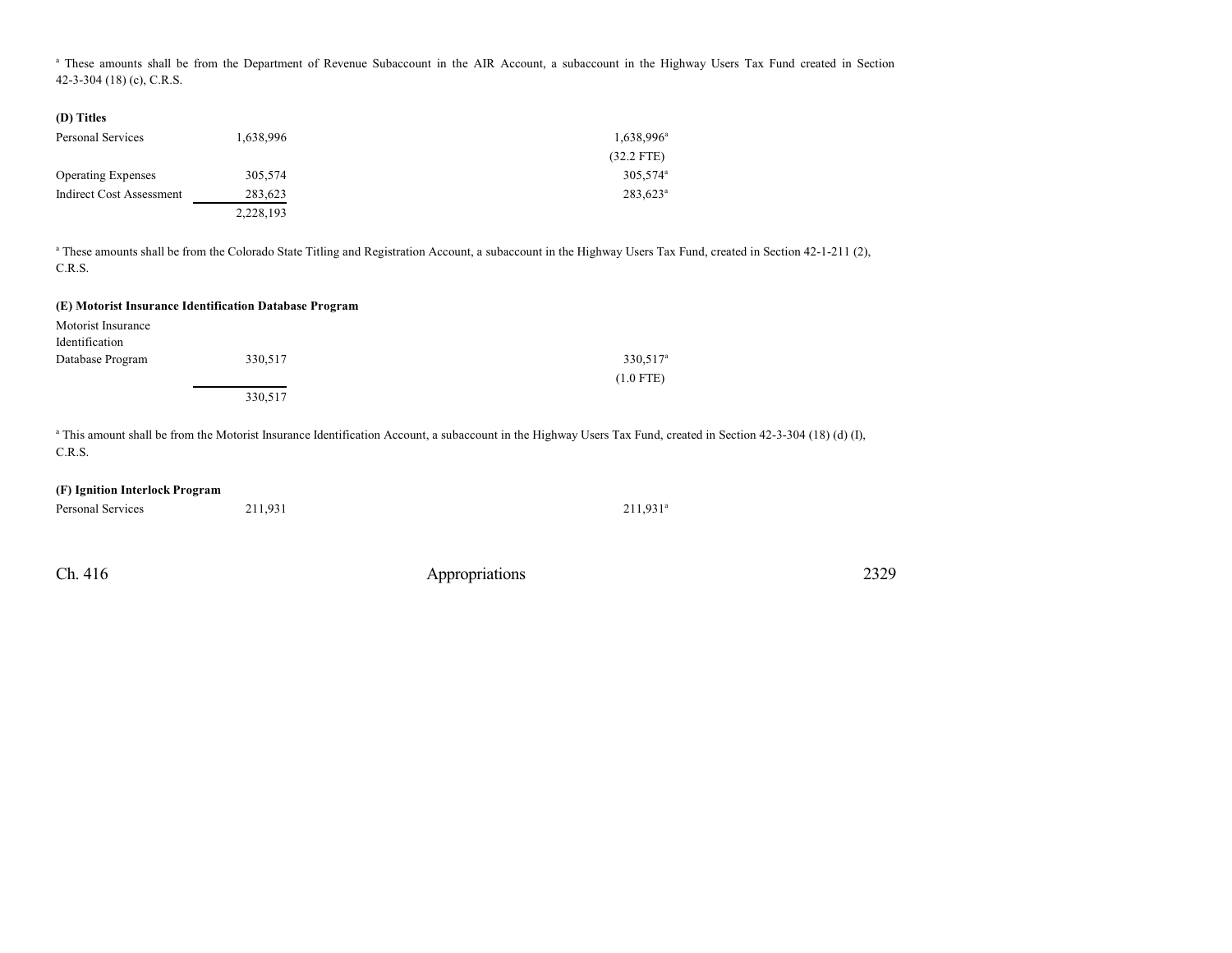| Ch. 416                                                                                                                                                                   |    |                           |    |              | Appropriations                |                                                |                      |    |                                       | 2330                           |
|---------------------------------------------------------------------------------------------------------------------------------------------------------------------------|----|---------------------------|----|--------------|-------------------------------|------------------------------------------------|----------------------|----|---------------------------------------|--------------------------------|
|                                                                                                                                                                           |    |                           |    |              |                               | APPROPRIATION FROM                             |                      |    |                                       |                                |
|                                                                                                                                                                           |    | ITEM &<br><b>SUBTOTAL</b> |    | <b>TOTAL</b> | <b>GENERAL</b><br><b>FUND</b> | <b>GENERAL</b><br><b>FUND</b><br><b>EXEMPT</b> | CASH<br><b>FUNDS</b> |    | <b>REAPPROPRIATED</b><br><b>FUNDS</b> | <b>FEDERAL</b><br><b>FUNDS</b> |
|                                                                                                                                                                           | \$ |                           | \$ | \$           |                               | \$                                             | \$                   | \$ | \$                                    |                                |
|                                                                                                                                                                           |    |                           |    |              |                               |                                                | $(5.0$ FTE)          |    |                                       |                                |
| <b>Operating Expenses</b>                                                                                                                                                 |    | 934,842                   |    |              |                               |                                                | 934,842 <sup>a</sup> |    |                                       |                                |
| <b>Indirect Cost Assessment</b>                                                                                                                                           |    | 27,110<br>1,173,883       |    |              |                               |                                                | $27,110^a$           |    |                                       |                                |
| <sup>a</sup> These amounts shall be from the First Time Drunk Driving Offender Account in the Highway Users Tax Fund created in Section 42-2-132 (4) (b) (II) (A), C.R.S. |    |                           |    |              |                               |                                                |                      |    |                                       |                                |
|                                                                                                                                                                           |    |                           |    | 36,252,501   |                               |                                                |                      |    |                                       |                                |
| (6) ENFORCEMENT BUSINESS GROUP                                                                                                                                            |    |                           |    |              |                               |                                                |                      |    |                                       |                                |
|                                                                                                                                                                           |    |                           |    |              |                               |                                                |                      |    |                                       |                                |

| (A) Administration        |             |        |                      |             |
|---------------------------|-------------|--------|----------------------|-------------|
| Personal Services         | 649.536     | 20,299 | $355.016^a$          | $274,221^b$ |
|                           | $(8.0$ FTE) |        |                      |             |
| <b>Operating Expenses</b> | 12,780      | 400    | $6.985$ <sup>a</sup> | $5.395^{b}$ |
|                           | 662,316     |        |                      |             |

<sup>a</sup> These amounts shall be from the following funds for the purpose of divisional indirect cost recoveries: \$170,597 shall be from the Medical Marijuana License Cash Fund created in Section 12-43.3-501 (1), C.R.S., \$74,912 shall be from the Auto Dealers License Fund created in Section 12-6-123 (1), C.R.S., \$69,245 shall be from the Liquor Enforcement Division and State Licensing Authority Cash Fund created in Section 24-35-401, C.R.S., and \$47,247 shall be from the Racing Cash Fund created in Section 12-60-205 (1), C.R.S.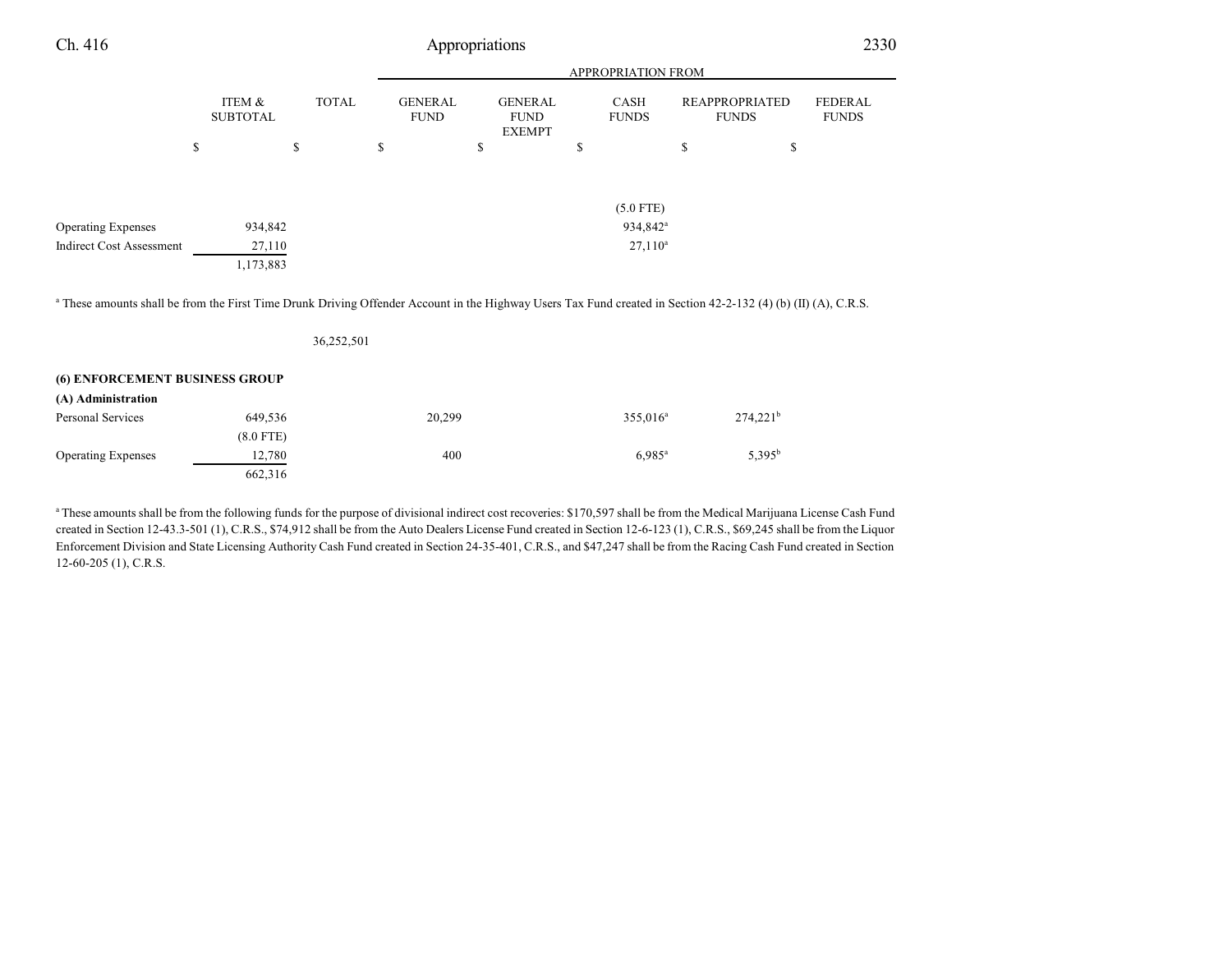<sup>b</sup> These amounts shall be from the Limited Gaming Fund created in Section 12-47.1-701 (1), C.R.S. and transferred from the Limited Gaming Division for the purpose of divisional indirect cost recoveries.

#### **(B) Limited Gaming Division 62**

| Personal Services               | 6,652,800  | $6,652,800(1)^a$  |
|---------------------------------|------------|-------------------|
|                                 |            | $(84.4$ FTE)      |
| <b>Operating Expenses</b>       | 1,331,739  | $1,331,739(I)^a$  |
| Payments to Other               |            |                   |
| State Agencies                  | 3,853,589  | $3,853,589(1)^a$  |
| Distribution to Gaming          |            |                   |
| Cities and Counties             | 23,788,902 | $23,788,902(1)^a$ |
| <b>Indirect Cost Assessment</b> | 387,245    | $387,245(I)^a$    |
|                                 | 36,014,275 |                   |

<sup>a</sup> These amounts shall be from the Limited Gaming Fund created in Section 12-47.1-701 (1), C.R.S. These moneys are included for informational purposes pursuant to Section 9 (5) (b) (I) of Article XVIII of the State Constitution and Section 12-47.1-701 (1) (b) (I), C.R.S. that specify that the State Treasurer is authorized to pay all ongoing expenses of the Limited Gaming Commission related to the administration of Limited Gaming, and that such payments shall not be conditioned on any appropriation by the General Assembly.

#### **(C) Liquor and Tobacco Enforcement Division**

| Personal Services         | 2,217,909    | 138,013 | 2,079,896 <sup>a</sup> |
|---------------------------|--------------|---------|------------------------|
|                           | $(26.5$ FTE) |         |                        |
| <b>Operating Expenses</b> | 97.919       | 7,201   | $90.718^{\circ}$       |
| Indirect Cost Assessment  | 134.412      |         | $134.412^a$            |
|                           | 2,450,240    |         |                        |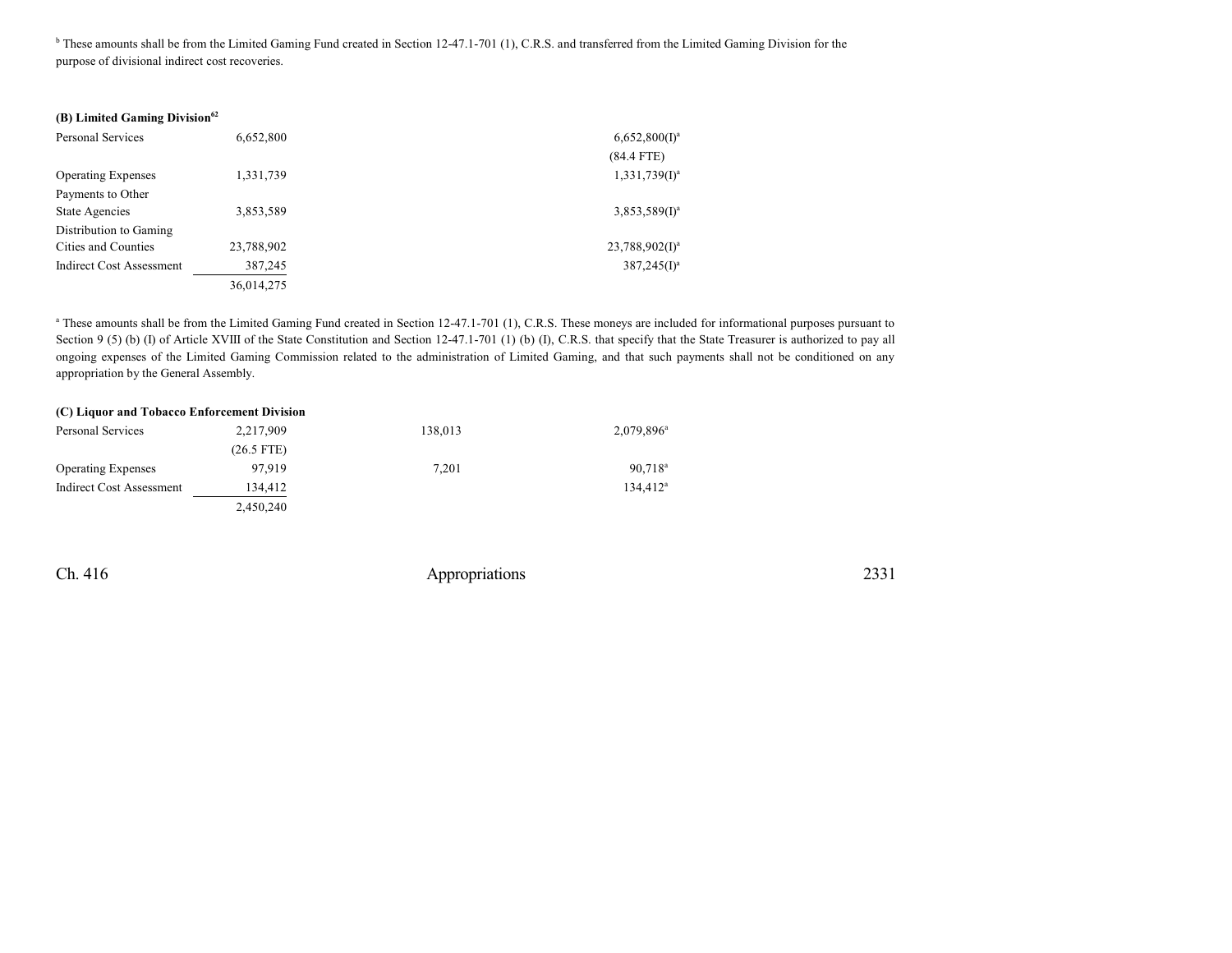|                           |              | APPROPRIATION FROM            |  |                               |  |                      |  |                                |  |                                |  |
|---------------------------|--------------|-------------------------------|--|-------------------------------|--|----------------------|--|--------------------------------|--|--------------------------------|--|
| ITEM &<br><b>SUBTOTAL</b> | <b>TOTAL</b> | <b>GENERAL</b><br><b>FUND</b> |  | <b>GENERAL</b><br><b>FUND</b> |  | CASH<br><b>FUNDS</b> |  | REAPPROPRIATED<br><b>FUNDS</b> |  | <b>FEDERAL</b><br><b>FUNDS</b> |  |
|                           |              |                               |  | <b>EXEMPT</b>                 |  |                      |  |                                |  |                                |  |
|                           |              |                               |  |                               |  |                      |  |                                |  |                                |  |

<sup>a</sup> Of these amounts, \$1,926,380 shall be from the Liquor Enforcement Division and State Licensing Authority Cash Fund created in Section 24-35-401, C.R.S., \$350,000 shall be from the Tobacco Education Programs Fund created in Section 24-22-117 (2) (c) (I), C.R.S., which consists of revenues from additional state cigarette and tobacco taxes imposed pursuant to Section 21 of Article X of the State Constitution and thus is not subject to the limitation on state fiscal year spending imposed by Article X, Section 20 of the State Constitution pursuant to Section 21 (4) of Article X of the State Constitution, and \$28,646 shall be from the Reduced Cigarette Ignition Propensity Standards and Firefighter Protection Act Enforcement Fund created in Section 24-33.5-1214 (3) (f), C.R.S.

#### **(D) Division of Racing Events**

| Personal Services               | 874,728   | 874,728 <sup>a</sup>   |
|---------------------------------|-----------|------------------------|
|                                 |           | $(7.7$ FTE)            |
| <b>Operating Expenses</b>       | 221,627   | $221,627$ <sup>a</sup> |
| Purses and                      |           |                        |
| <b>Breeders Awards</b>          | 1,400,000 | $1,400,000^{\rm b}$    |
| <b>Indirect Cost Assessment</b> | 90,658    | $90,658^{\rm a}$       |
|                                 | 2,587,013 |                        |

<sup>a</sup> These amounts shall be from the Racing Cash Fund created in Section 12-60-205 (1), C.R.S.

This amount shall be from racing tax revenues deposited into the Horse Breeders' and Owners' Awards and Supplemental Purse Fund created in Section 12-60-704 (1), C.R.S.

#### **(E) Hearings Division**

Personal Services 2,182,046 178,955  $2,003,091^a$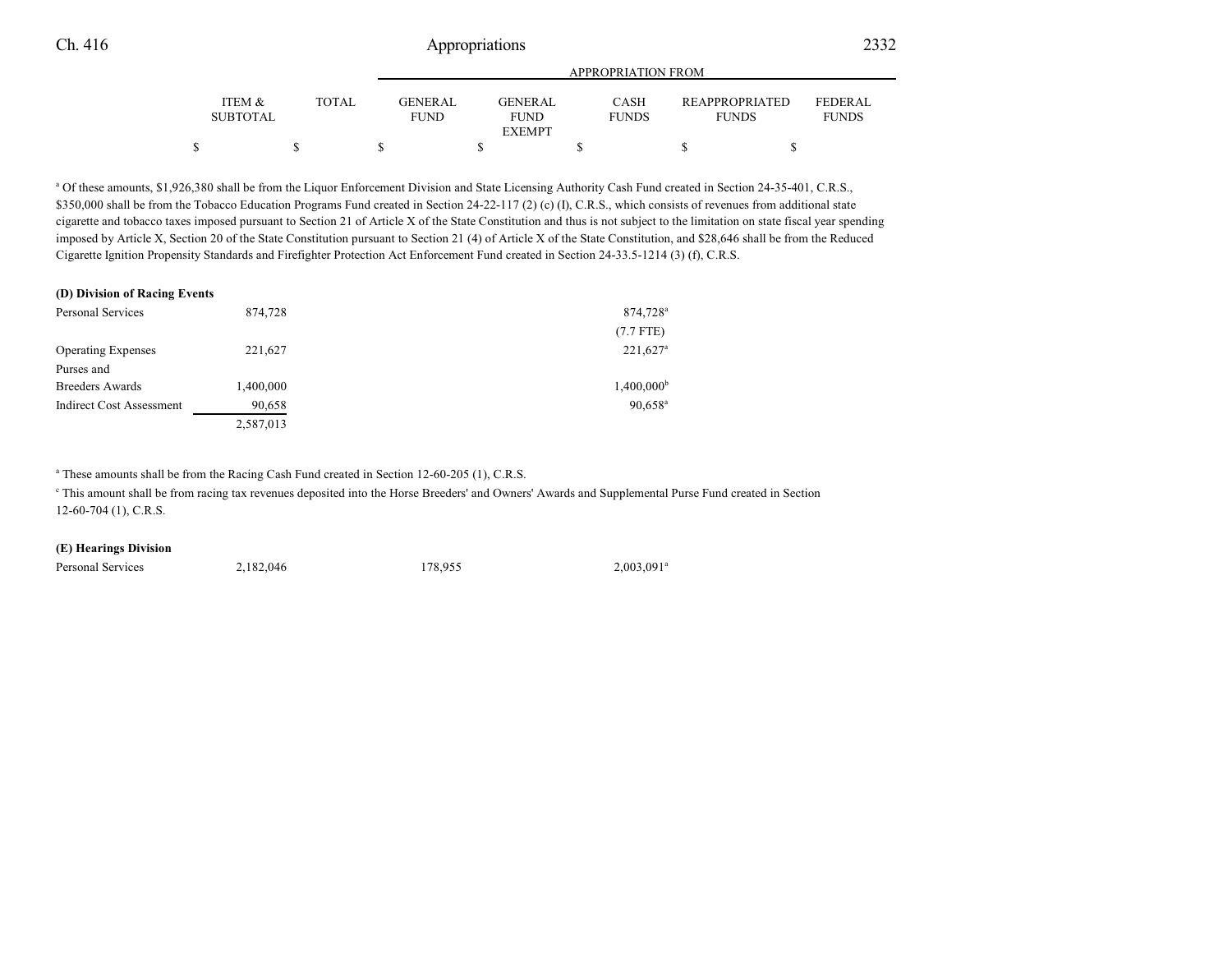|                           |           |       | $(29.4$ FTE)        |
|---------------------------|-----------|-------|---------------------|
| <b>Operating Expenses</b> | 101.408   | 2,470 | 98.938 <sup>a</sup> |
|                           | 2,283,454 |       |                     |

a Of these amounts, \$1,968,908 shall be from the Driver's License Administrative Revocation Account, a subaccount in the Highway Users Tax Fund, created in Section 42-2-132 (4) (b) (I) (A), C.R.S., \$127,782 shall be from the First Time Drunk Driving Offender Account, a subaccount in the Highway Users Tax Fund created in Section 42-2-132 (4) (a) (II) (A), C.R.S., \$4,593 shall be from the Auto Dealers License Fund created in Section 12-6-123 (1), C.R.S., and \$746 shall be from the Liquor Enforcement Division and State Licensing Authority Cash Fund created in Section 24-35-401, C.R.S.

| (F) Motor Vehicle Dealer Licensing Board |           |                        |  |  |  |
|------------------------------------------|-----------|------------------------|--|--|--|
| Personal Services                        | 1,782,358 | 1,782,358 <sup>a</sup> |  |  |  |
|                                          |           | $(26.2$ FTE)           |  |  |  |
| <b>Operating Expenses</b>                | 119,023   | $119,023^a$            |  |  |  |
| <b>Indirect Cost Assessment</b>          | 151,872   | 151,872 <sup>a</sup>   |  |  |  |
|                                          | 2,053,253 |                        |  |  |  |

<sup>a</sup> These amounts shall be from the Auto Dealers License Fund created in Section 12-6-123 (1), C.R.S.

#### **(G) Medical Marijuana Enforcement**

| Medical Marijuana               |           |                        |
|---------------------------------|-----------|------------------------|
| Enforcement                     | 5,653,838 | 5,653,838 <sup>a</sup> |
|                                 |           | $(55.2$ FTE)           |
| <b>Indirect Cost Assessment</b> | 326,839   | $326.839$ <sup>a</sup> |
|                                 | 5,980,677 |                        |

a This amount shall be from the Medical Marijuana License Cash Fund created in Section 12-43.3-501 (1), C.R.S.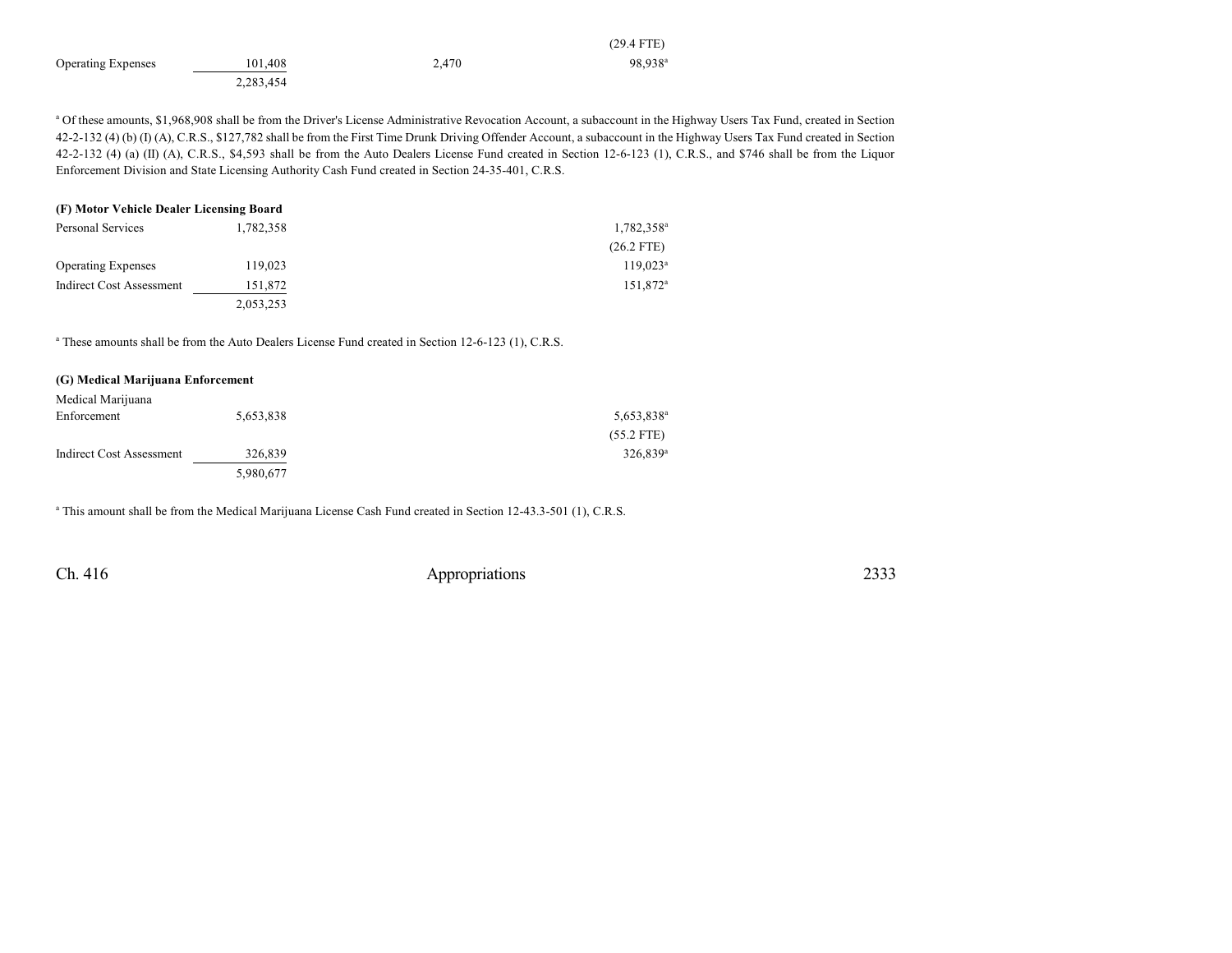| Ch. 416                         |                           |                    |              | Appropriations                |    |                                                |    |                         |               |                                       | 2334                           |
|---------------------------------|---------------------------|--------------------|--------------|-------------------------------|----|------------------------------------------------|----|-------------------------|---------------|---------------------------------------|--------------------------------|
|                                 |                           | APPROPRIATION FROM |              |                               |    |                                                |    |                         |               |                                       |                                |
|                                 | ITEM &<br><b>SUBTOTAL</b> |                    | <b>TOTAL</b> | <b>GENERAL</b><br><b>FUND</b> |    | <b>GENERAL</b><br><b>FUND</b><br><b>EXEMPT</b> |    | CASH<br><b>FUNDS</b>    |               | <b>REAPPROPRIATED</b><br><b>FUNDS</b> | <b>FEDERAL</b><br><b>FUNDS</b> |
|                                 | ${\mathbb S}$             | \$                 | \$           |                               | \$ |                                                | \$ |                         | ${\mathbb S}$ | \$                                    |                                |
|                                 |                           |                    | 52,031,228   |                               |    |                                                |    |                         |               |                                       |                                |
| (7) STATE LOTTERY DIVISION      |                           |                    |              |                               |    |                                                |    |                         |               |                                       |                                |
| <b>Personal Services</b>        | 8,830,202                 |                    |              |                               |    |                                                |    | 8,830,202 <sup>a</sup>  |               |                                       |                                |
|                                 |                           |                    |              |                               |    |                                                |    | $(117.1$ FTE)           |               |                                       |                                |
| <b>Operating Expenses</b>       | 1,203,156                 |                    |              |                               |    |                                                |    | 1,203,156 <sup>a</sup>  |               |                                       |                                |
| Payments to Other               |                           |                    |              |                               |    |                                                |    |                         |               |                                       |                                |
| State Agencies                  | 239,410                   |                    |              |                               |    |                                                |    | 239,410 <sup>a</sup>    |               |                                       |                                |
| Travel                          | 113,498                   |                    |              |                               |    |                                                |    | $113,498^a$             |               |                                       |                                |
| Marketing and                   |                           |                    |              |                               |    |                                                |    |                         |               |                                       |                                |
| Communications                  | 14,700,000                |                    |              |                               |    |                                                |    | 14,700,000 <sup>a</sup> |               |                                       |                                |
| Multi-State Lottery Fees        | 177,433                   |                    |              |                               |    |                                                |    | $177,433^a$             |               |                                       |                                |
| Vendor Fees                     | 12,571,504                |                    |              |                               |    |                                                |    | 12,571,504 <sup>a</sup> |               |                                       |                                |
| Retailer Compensation           | 52,241,350                |                    |              |                               |    |                                                |    | 52,241,350 <sup>a</sup> |               |                                       |                                |
| <b>Ticket Costs</b>             | 6,578,000                 |                    |              |                               |    |                                                |    | $6,578,000^a$           |               |                                       |                                |
| Research                        | 250,000                   |                    |              |                               |    |                                                |    | 250,000 <sup>a</sup>    |               |                                       |                                |
| <b>Indirect Cost Assessment</b> | 500,260                   |                    |              |                               |    |                                                |    | 500,260 <sup>a</sup>    |               |                                       |                                |

97,404,813

<sup>a</sup> These amounts shall be from the Lottery Fund created in Section 24-35-210 (1), C.R.S.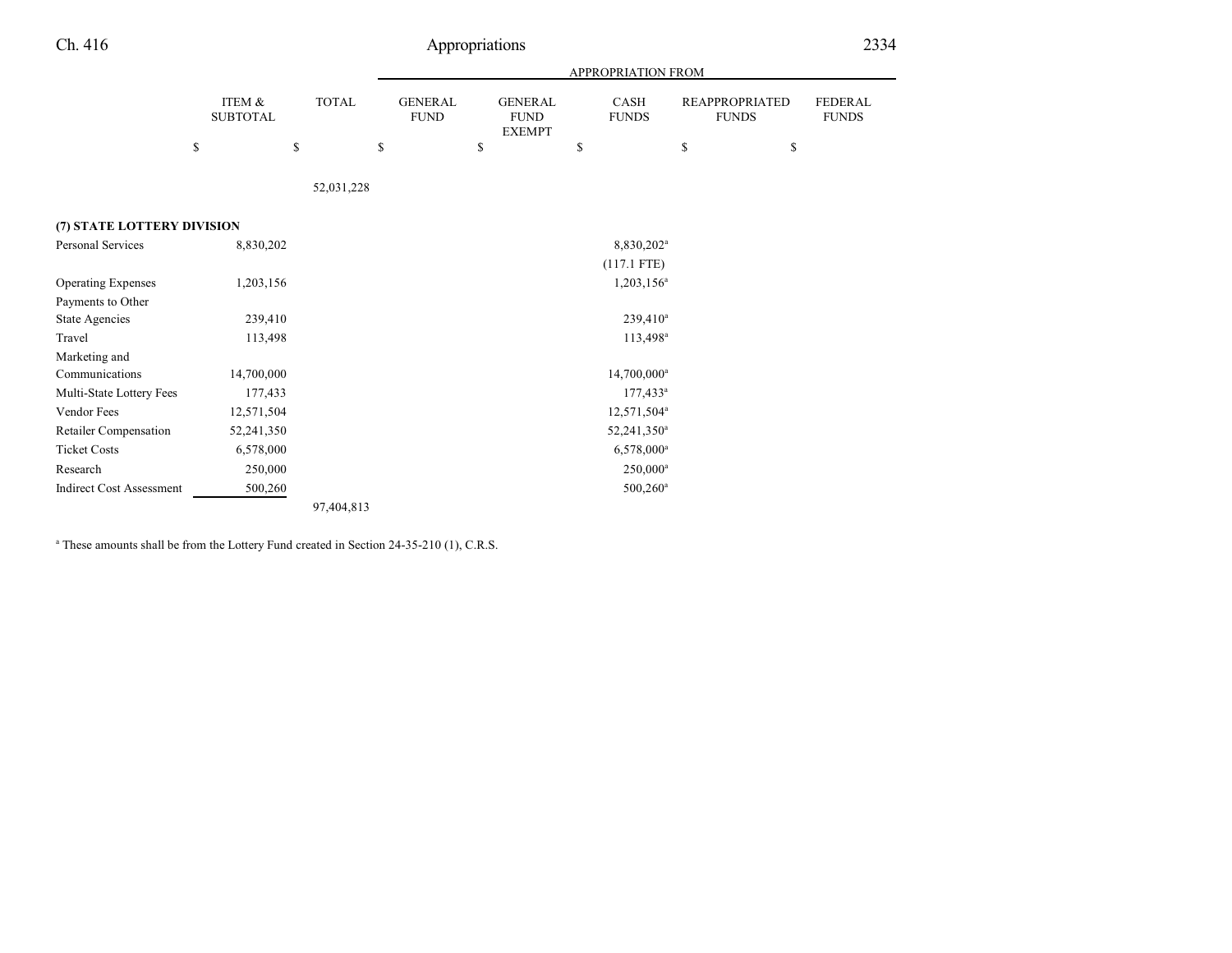| TUTALƏ PAKI AIA |               |                            |                             |             |            |
|-----------------|---------------|----------------------------|-----------------------------|-------------|------------|
| (REVENUE)       | \$299.057.894 | <del>\$76.836.412</del> *  | $$216,328,381$ <sup>b</sup> | \$5,068,713 | \$824,388° |
|                 | \$301.971.325 | $$79.745.843$ <sup>a</sup> | $$216,332,381^b$            |             |            |

<sup>a</sup> Of this amount, \$16,400,000 \$19,309,431 contains an (I) notation and is included as information for the purpose of complying with the limitation on state fiscal year spending imposed by Section 20 (2) (d) of Article X of the State Constitution. These amounts are continuously appropriated by a permanent statute, and shall not be deemed to be an appropriation subject to the limitations of Section 24-75-201.1, C.R.S.

<sup>b</sup> Of this amount, \$36,014,275 contains an (I) notation and \$528,832 is from the Highway Users Tax Fund created in Section 43-4-201 (1) (a), C.R.S. appropriated pursuant to Section 43-4-201 (3) (a) (V), C.R.S.

c This amounts contains an (I) notation.

**TOTALS PART XIX**

**FOOTNOTES** -- The following statement is referenced to the numbered footnotes throughout Section 2.

62 Department of Revenue, Enforcement Business Group, Limited Gaming Division -- It is the intent of the General Assembly that the Department of Revenue shall not spend more than 5.0 percent of Amendment 50 revenues for administrative expenses of the Limited Gaming Division.